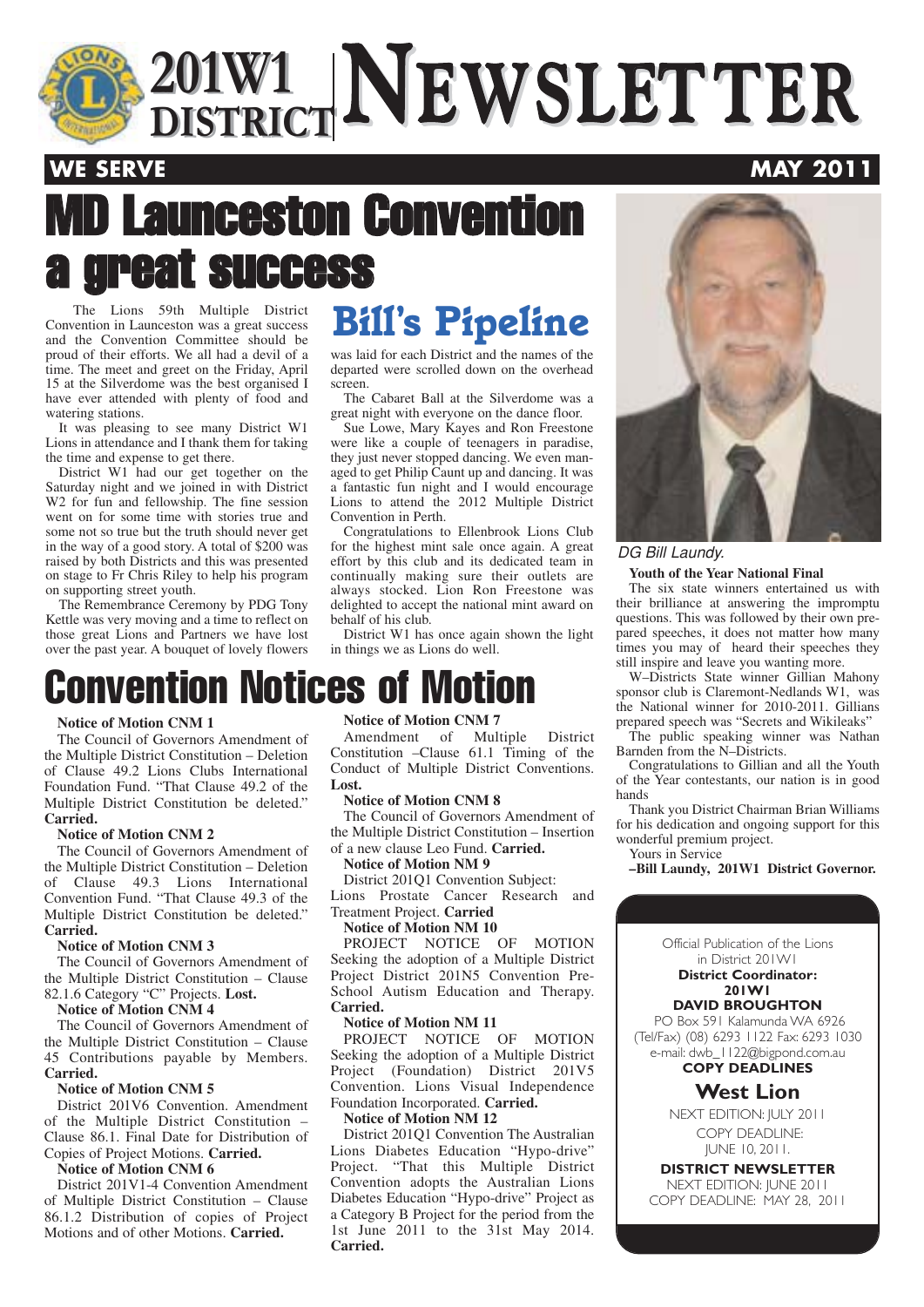## Home hospitality for Perth 2012 MD Convention

At the recent MD Convention in Launceston<br>the 2012 MD Convention Committee Convention Committee announced that the 2012 Convention in Perth **would not be holding an informal reception** but instead will be re-introducing home hospitality.

Not all current members have been involved in home hospitality and there appeared to be some confusion regarding the concept of home hospitality.

Conventioneers will **not be billeted in a private home** during the convention but share an evening in a club members home.

It is envisaged that WA metropolitan and outer metro clubs will offer hospitality to visiting Lions by arranging dinner for a group of say four couples in a home or more in a club environment to share some local WA hospitality.

The convention will open on Friday, May 4 and home hospitality will be held that evening. **–Bill Robertson APM 2012 MD Convention Chairman.**

#### **Meals at a good price**

Chairman Bill has more infomation for W-District Lions. "If you are going to the 2012 MD Convention in Perth, I have followed up recently re–meals at Burswood for a good price.

"On my recent trip to Burswood I have gathered the following information, there is discount meals and drinks and cheap parking. An example is breakfast at Carvers in the casino for \$10, there are nine restaurants in the com-



PDG Pam Baird at the Perth Convention stand at the Launceston convention. plex and you get between 15% and 30% discount depending on which one you go to. All

For more information go to http://www.lionsclubs.org.au/perth2012convention/news.html

## WA State finalist takes out YOT

you need is your Seniors or Pension Card."



Proud parents Sean and Alex Mahony and daughter YOTY winner Gillian after the presentation in Launceston in Tasmania.

Methodist Ladies College student, Gillian Mahony has taken out the Lions/NAB 2011-2012 Youth of the Year quest in Lanuceston, Tasmania on Friday, April 15. Earlier in the month Gillian took out the State title that gave her entrance into the natinal speakoffs.

The prizes are attractive - the State winners receive a round Australia trip to visit the home town or city of all the other State winners. This will take place in December and January for five weeks. There is also a \$500 cash prize for these winners.

The overall national winner also received a trip as a Lions YOTY Quest Australian ambassador to an International Youth Exchange Camp in the United Kingdom, plus \$1000 spending money. This is an opportunity which Gillian is looking forward to as she has ambitions to study arts and commerce at UWA, with a view to a career as a diplomat.

In the public speaking section, all contestants responded to two impromptu questions, which included; identifying the qualities of a good leader in the workforce and the issue relating to school bullying and the intrusion of the media. Gillian's five minutes' prepared speech was on the subject of "Secrets and Wikileaks".

The Quest seeks to develop citizenship and leadership qualities. Contestants were assessed and judged on these criteria: Leadership, sporting, cultural and community involvement; Personality; General knowledge; Academic record and Public speaking.

The Lions/NAB Youth of the Year Quest began in 1964. It is open to young Australians aged between 16 and 19. There have been many prominent Australians who have entered the quest, including the former prime minister, Kevin Rudd. The National Australia Bank has sponsored the Quest for fourteen years.

The Lions Club of Claremont-Nedlands, Gillian's sponsor, presented her with a keepsake trophy and MLC with the perpetual trophy which is to be displayed in the school's trophy cabinet for the next year.

Claremont Nedlands Lion "Roy the Boy" Geoff Warner said that Gillian followed Emily O'Keeffe from Presbyterian Ladies College in 2006/07 and Merredith Cully from Iona in 2008/09 as contestants sponsored through his club who went to be the State winners of YOTY.

**–Graham Madigan.**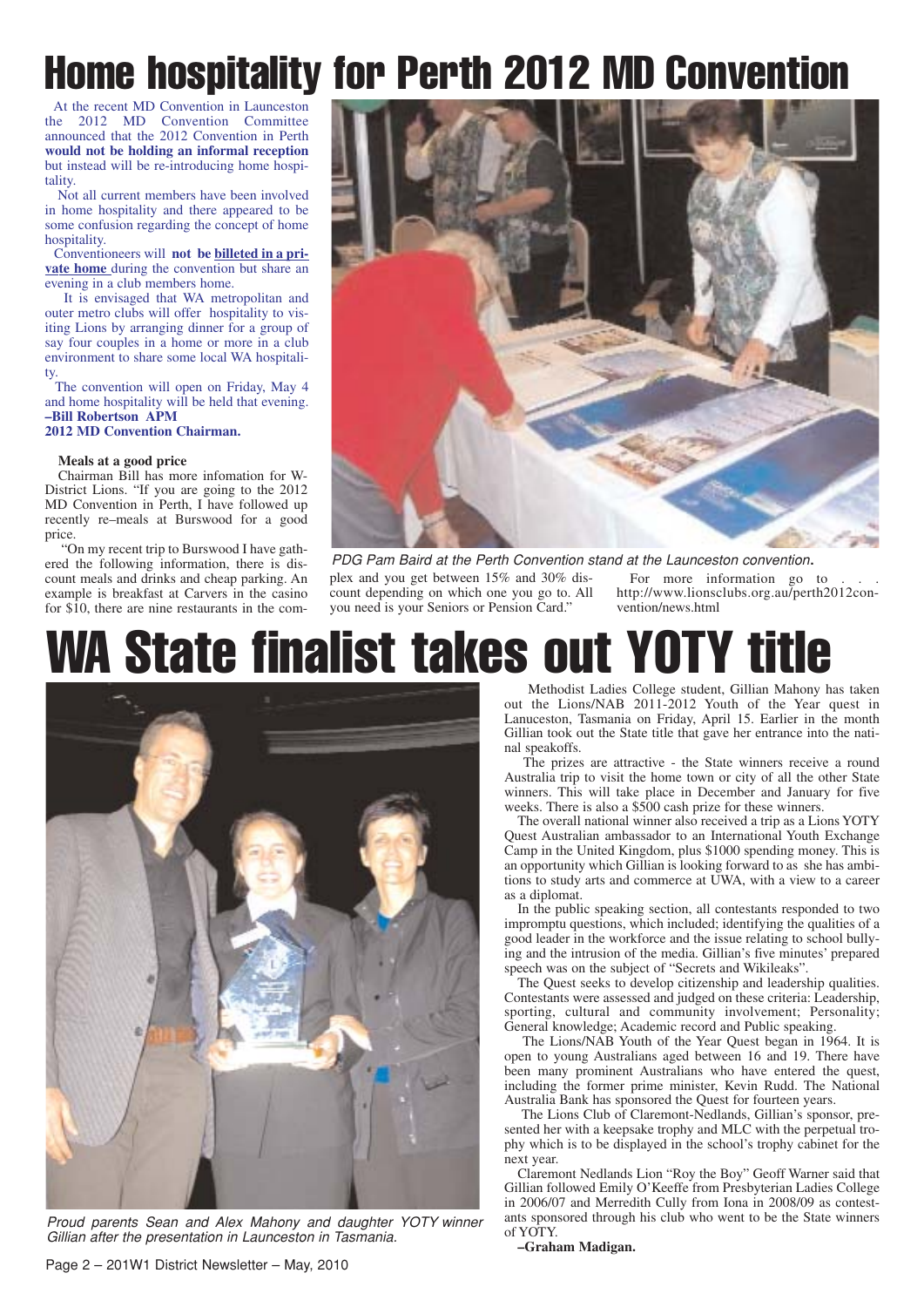# Old computers go on line for schools in disadvantaged countries

A PERTH charity is saving hundreds of old computers from landfill by restoring and shipping them overseas to schools in disadvantaged countries.

Murray Fletcher and the Lions Club of Perth are managing the project from a warehouse in Bassendean, where they wipe hard disks, download new program's and pack hundreds of computers on a pallet for shipping.

Mr Fletcher said one man's trash could be a disadvantaged child's treasure. "The computers generally come from schools, government departments and hospitals that get new and updated ones," he said "But it's great for schools in Africa, which have never seen a computer.

Recently the team packed a pallet of 24 computers for Kenya. Later the volunteers sent their biggest shipment of 350 computers to Cameroon in West Africa.

''By the end of this year we would have sent shipments to Tanzania. Kenya. Papua New Guinea and Cameroon, Murray said. "Generally we send the computers to schools and orphanages who use them to increase education."

It cost about \$50 to restore and produce one. fully operating computer. programs as well as the warehouse space are provided by Technology Assisting Disability WA. To donate an old computer or for more information visit www.tadwa.org.au or call 93797400.

Pictured left Ronn Selby, retired State Manager Philips-Siemens hospital equipment and installations. Ronn says he is not a "joiner", but he has immeasurably sped up our installa-



tions progress and works harder that most of us on the PC refurbishing project, Lion Max

Lurie, initial chairman of the project and Lion Murray, current chairman of the project.

# Here is a mint suggestion to build your club's activities account

Attention all W1 Club Mint chairpersons. How are your club's sales going? Could be better?



Here are some suggestions that will boost your sales potential and increase your club activities account profits.

• Replace any old header boards with the new, brighter boards. There is one free in every carton of Mints you order and if you want extras contact Dollar Sweets. Spare header boards are available at \$1.

• Make sure the display stands are prominent. People will not buy what they cannot see.

• Keep the displays clean, free from dust and dirt.

• Make sure you rotate your stock. It is not recommended that you order a year's supply all at once. Dollar Sweets are making fresh Mints on a regular basis so there is always a supply on hand. Use the oldest stock first.

• Have you got a club contact number on the back of the display? Nothing worse than missing out on a sale because no one could find you.

• If you get a complaint try to get the wrapper from the roll. There is a code on there that will assist in tracking the manufacturing date.

### Try Gran's Fudge as a club fund raiser

It's AUTUMN going on WINTER, what a great time to sell Lions Fudge!

Have you got your orders in? 1800 805 418 free call to Gran's Fudge. 30 days to pay. Free Freight.

100% profit on each and every sale. What could be a better way to make money for your Activities Account?

The six for the price of five promotion has been extended to any club making their first ever order of Gran's Fudge.

If you club is trying Fudge for the first time you will only be charged \$72.50 for your first carton. That equals 120% profit on that carton.

Come on have go, what have you got to lose?

**Dot Saunders, Lions WA State Mint-Fudge Coordinator dotneil1@bigpond.com (H) 9641 2430 (F) 9641 2420**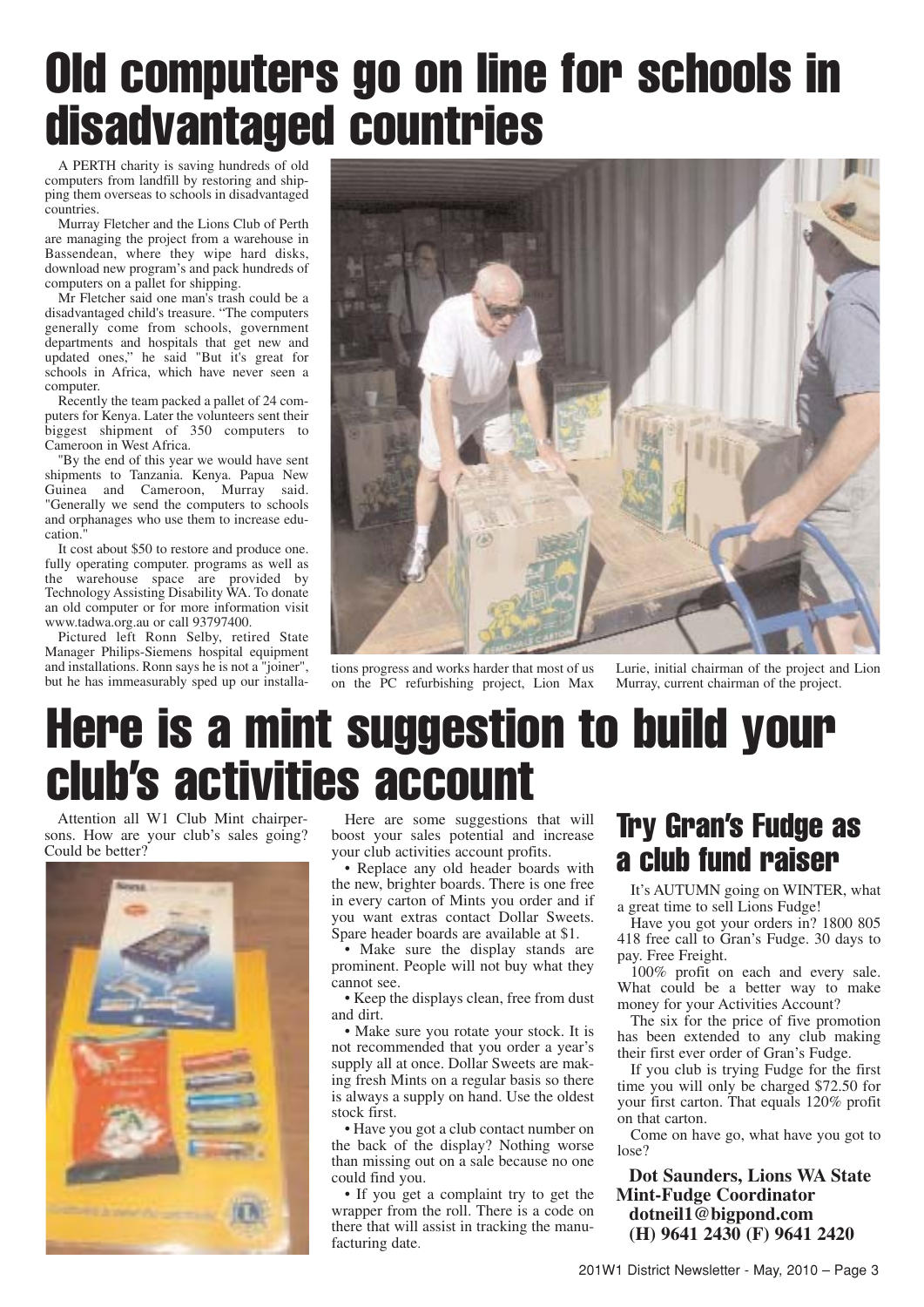





LEFT: Lion Bonnie Hull on tamborine. ABOVE: Goodwill Industries workers relax to the sounds of a banjo. TOP: Lions Richard Tunmer, Les Harvey, Ann Harvey and president Kaye Scandrett hold off the hungry hordes at the BBQ. **–Philip Caunt, Secretary Ballajura Lions Club.**

### Ballajura Lions cook up a musical storm for Goodwill Social Club

For a number of years the Ballajura Lions Club has cooked an annual barbecue lunch for members of the Goodwill Industries Social Club.

Approximately 100 members of the social Club attend each year and enjoy the food and fellowship provided by our Lions members.

This year a roving minstrel joined our group and played the banjo to entertain everyone.

### "EXEMPLARY SERVICE AWARDS" GOING FREE TO GOOD HOMES

**Do you know a person that has done good within the community and is not a Lion?**

If you know of anybody that fits this description please contact me for an application form, or go to the Lions Exemplary Service Award website and print out the form. Complete it and send it to me. Then I will gladly work on getting a plaque ready for that person.There has to be plenty of deserving public spirit minded people out there particularly with all the disasters that have been going on lately.

I am feeling a rejected, dejected Lion - So please give me some work to do! –Jill Middlemass, District 201W1 Chairman, Exemplary Service Award. http://lionswa.org.au/page/Exemplary-Service-Awards.aspx Ph: 93420999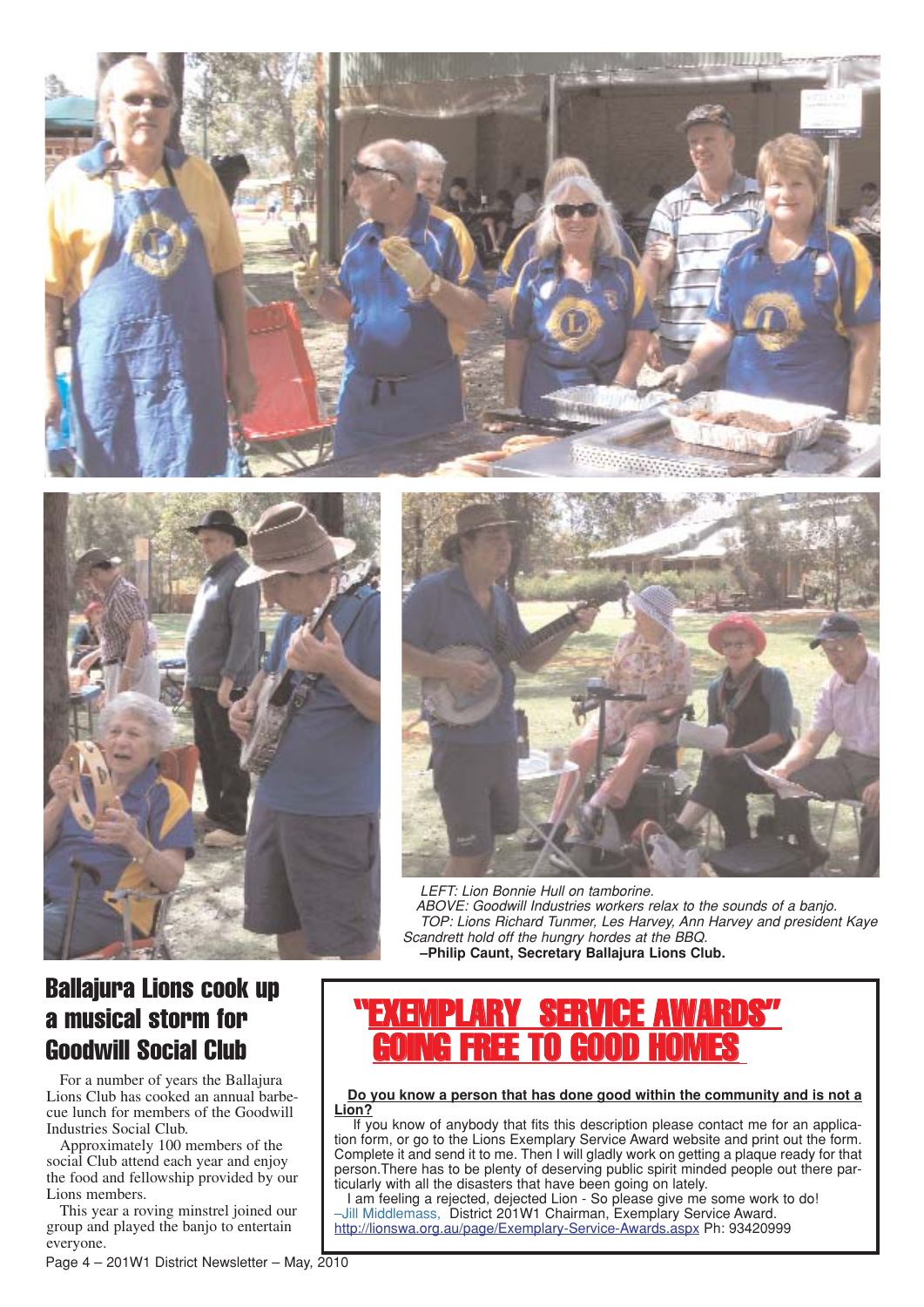## W1 Lions take time out for fun in Launceston MD Convention

RIGHT: District Governor elect Stuart MacFadyen and Jill Middlemass with others prepare for the Lions march past.

BELOW MIDDLE & BOTTOM: Stuart and Joan MacFadyen and DG Bill and PDG Sandy Laundy take a relaxation break.

CENTRE RIGHT: DGs Bill Laundy and W2s Terry Gray give their secretaries Phil Caunt and Robin Roney a fun time.









### LION REG FRANCIS AT THE MALAYSIAN MD CONVENTION IN IPOH



*201W1 District Newsletter* – May, 2010 – Page 5